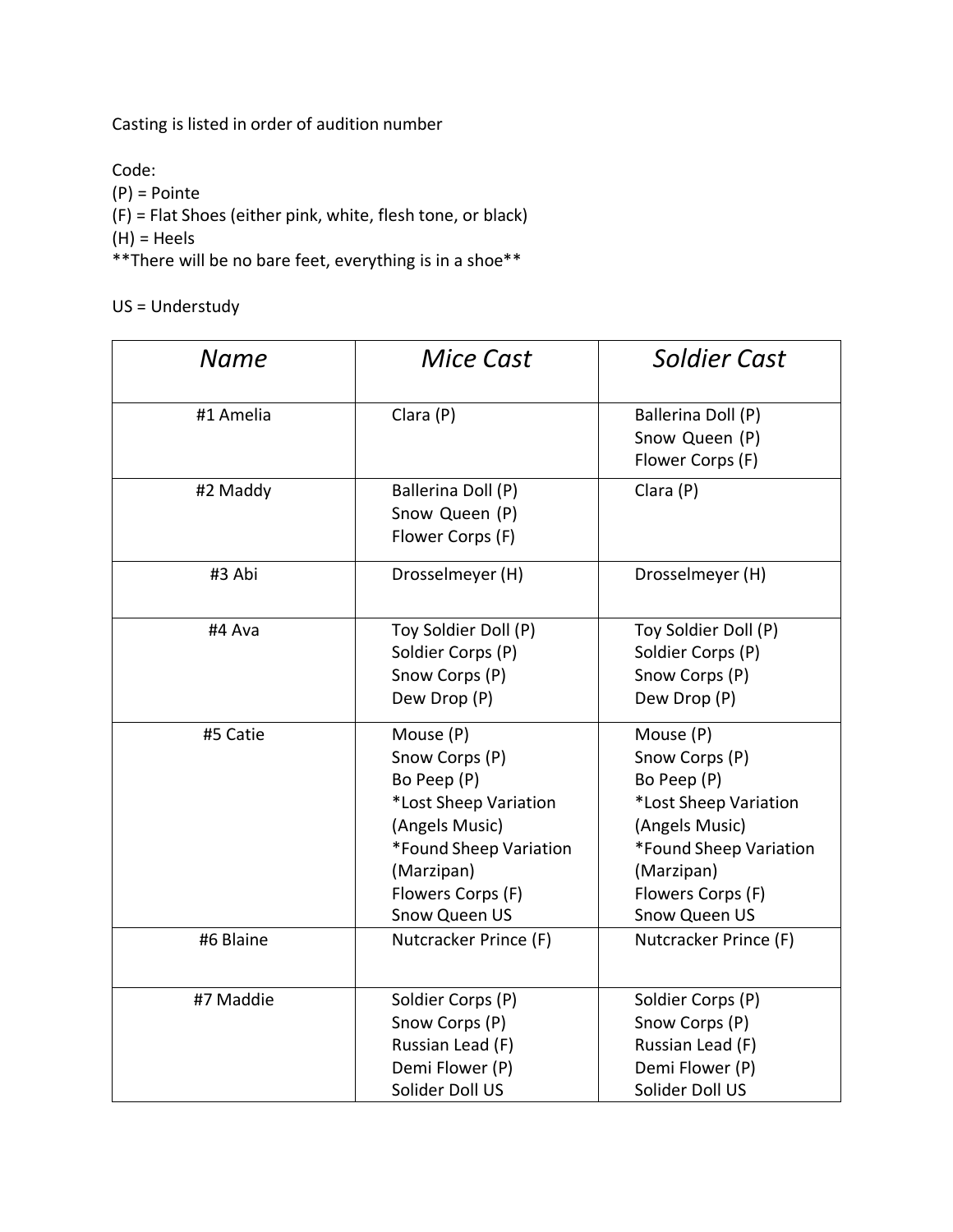| #8 Ayla      | Mouse (P)                             | Mouse (P)                             |
|--------------|---------------------------------------|---------------------------------------|
|              | Snow Corps (P)                        | Snow Corps (P)                        |
|              | Arabian Lead (F)                      | Arabian Lead (F)                      |
|              | Demi Flower (P)                       | Demi Flower (P)                       |
|              | <b>Ballerina Doll US</b>              | <b>Ballerina Doll US</b>              |
| #9 Daniella  | Mouse (F)                             | Mouse (F)                             |
|              | Snow Corps (F)                        | Snow Corps (F)                        |
|              | Spanish Lead (H)                      | Spanish Lead (H)                      |
|              | Flower Corps (F)                      | Flower Corps (F)                      |
|              | Dragon (F)                            | Dragon (F)                            |
| #10 Ela      | Solider Corps (P)                     | Solider Corps (P)                     |
|              | Snow Corps (P)                        | Snow Corps (P)                        |
|              | Chinese Lead (F)                      | Chinese Lead (F)                      |
|              | Flower Corps (F)                      | Flower Corps (F)                      |
|              | Demi Flower US                        | Demi Flower US                        |
| #11 Bridget  | Solider Corps (F)                     | Solider Corps (F)                     |
|              | Snow Corps (F)                        | Snow Corps (F)                        |
|              | Spanish Corps (H)                     | Spanish Corps (H)                     |
|              | Dragon (F)                            | Dragon (F)                            |
|              | Flower Corps (F)                      | Flower Corps (F)                      |
| #12 Kendall  | Mouse (F)                             | Mouse (F)                             |
|              | Snow Corps (F)                        | Snow Corps (F)                        |
|              | Spanish Corps (H)                     | Spanish Corps (H)                     |
|              | Dragon (F)                            | Dragon (F)                            |
|              | Flower Corps (F)                      | Flower Corps (F)                      |
| #13 Caroline | Solider Corps (F)                     | Solider Corps (F)                     |
|              | Snow Corps (F)                        | Snow Corps (F)                        |
|              | Spanish Corps (H)                     | Spanish Corps (H)                     |
|              | Flower Corps (F)<br>Chinese Lead US   | Flower Corps (F)<br>Chinese Lead US   |
|              |                                       |                                       |
| #14 Avery    | Solider Corps (F)                     | Solider Corps (F)                     |
|              | Snow Corps (F)                        | Snow Corps (F)                        |
|              | Arabian Corps (F)<br>Flower Corps (F) | Arabian Corps (F)<br>Flower Corps (F) |
|              | Spanish Lead and Corps                | Spanish Lead and Corps                |
|              | <b>US</b>                             | US                                    |
| #15 Anya     | Mouse (F)                             | Mouse (F)                             |
|              | Snow Corps (F)                        | Snow Corps (F)                        |
|              | Spanish Corps (H)                     | Spanish Corps (H)                     |
|              | Flower Corps (F)                      | Flower Corps (F)                      |
|              | Arabian Corps US                      | Arabian Corps US                      |
|              |                                       |                                       |